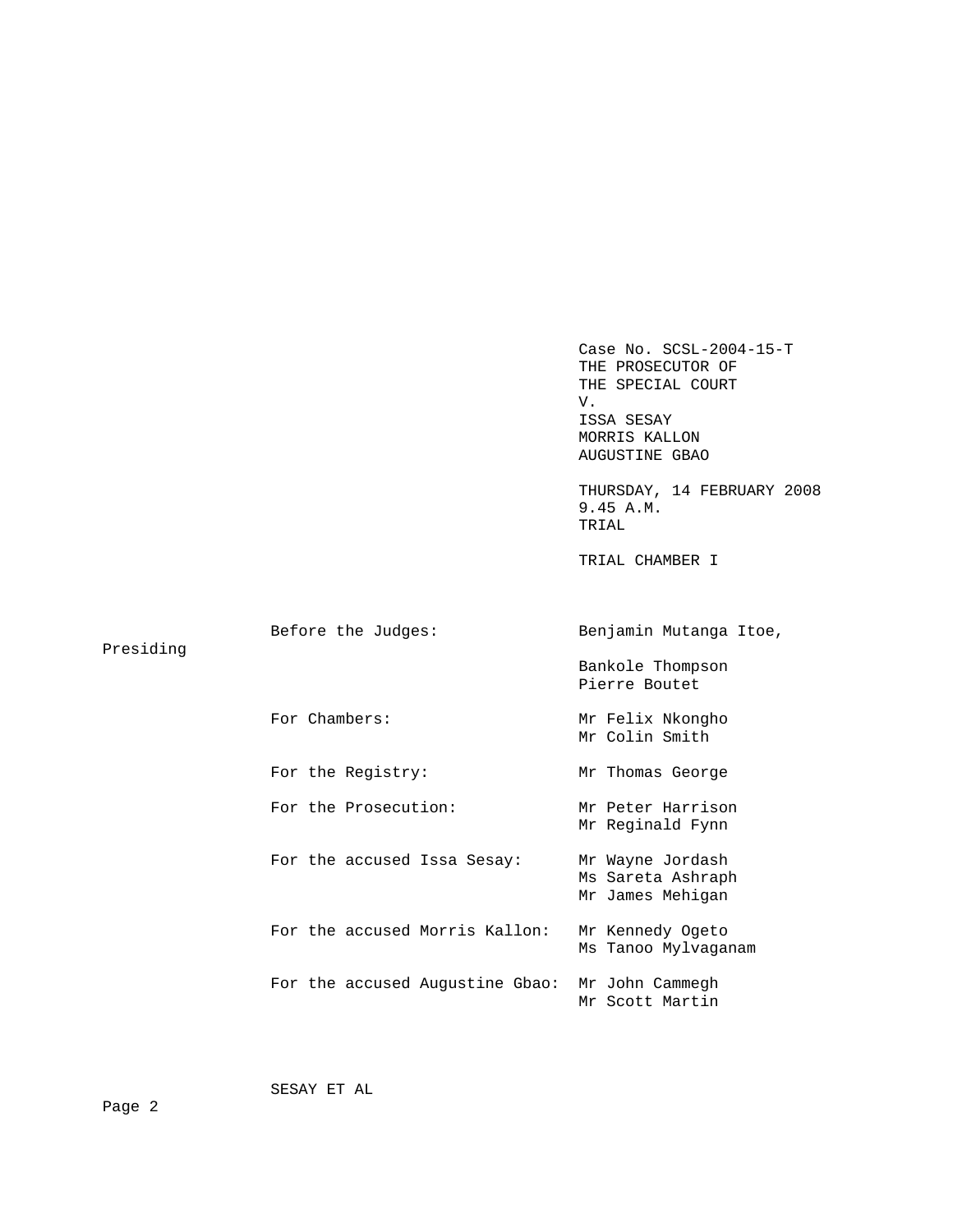1 [RUF1FEB08A-DG] 2 Thursday, 14 February 2008 3 [Open session] 4 [The accused present] 5 [Upon commencing at 9.45 a.m.] 6 [The witness entered Court] 7 PRESIDING JUDGE: Good morning, learned counsel. We are 8 resuming the session. I see a witness on the stand. Mr Jordash, 9 would this be your 29th witness. 09:51:57 10 MR JORDASH: I think that's right, Your Honour, 085, 11 language is -- 12 PRESIDING JUDGE: She's DIS -- yes, yes, yes. Oh, she 13 doesn't have her phones, her earphones on. Oh, it's a he. 14 Sorry. It's DIS. 09:52:48 15 MR JORDASH: 085. 16 PRESIDING JUDGE: 085. And to testify in what language? 17 MR JORDASH: Krio. 18 PRESIDING JUDGE: Krio. Yes, can you swear him in please. 19 WITNESS: DIS-085 [sworn] 09:53:52 20 [The witness answered through an interpreter] 21 PRESIDING JUDGE: Yes. 22 MR JORDASH: Can I make an application Your Honour to go 23 into a closed session. 24 PRESIDING JUDGE: Yes. Now may we now move into a closed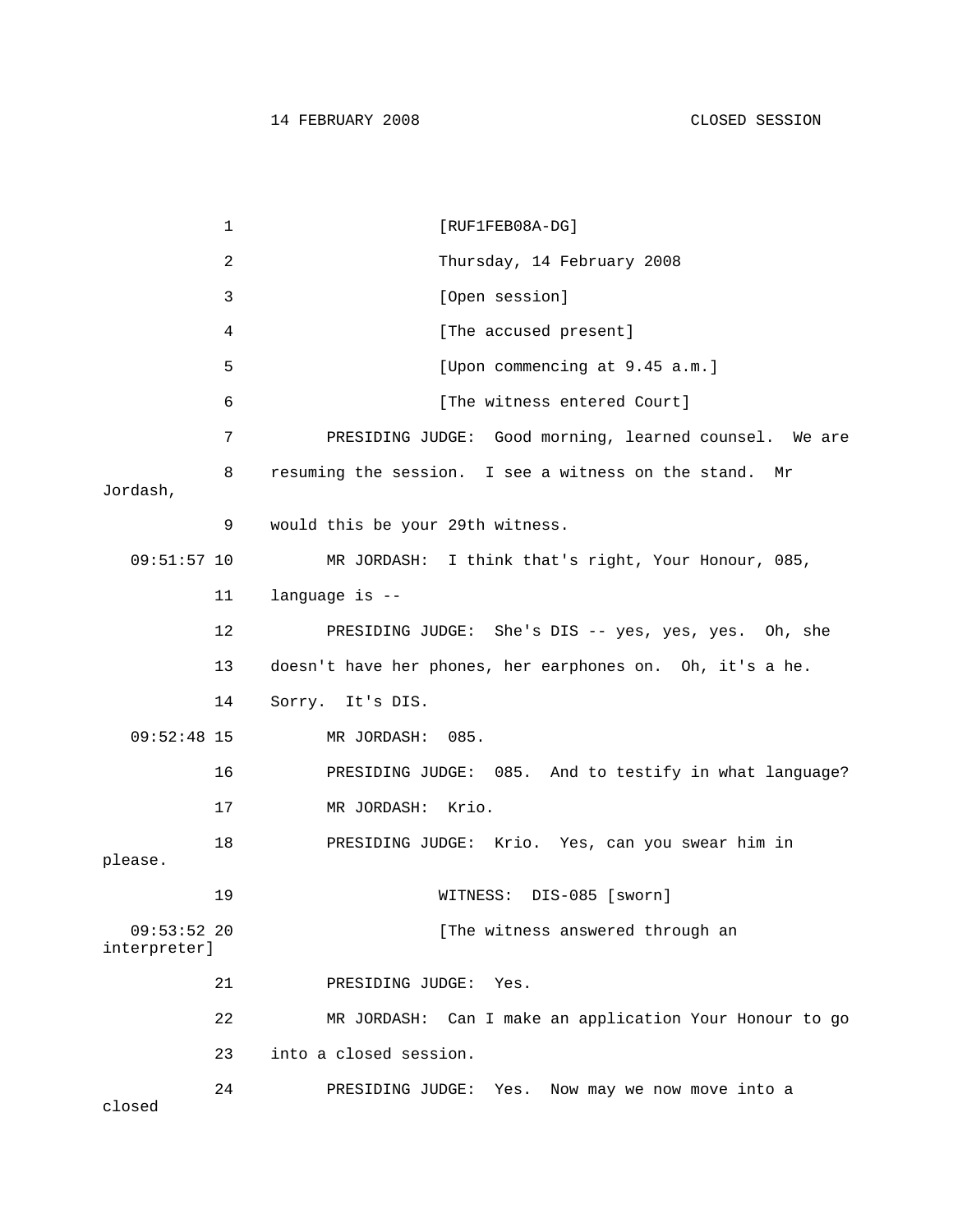09:54:01 25 session, please.

 26 [At this point in the proceedings, a portion of the 27 transcript, pages 3 to 119 was extracted and sealed under 28 separate cover, as the proceeding was heard in a closed 29 session]

SCSL - TRIAL CHAMBER I

 SESAY ET AL Page 3 14 FEBRUARY 2008 CLOSED SESSION

| $\mathbf 1$       | [Whereupon the hearing adjourned at 5.47    |
|-------------------|---------------------------------------------|
| $\texttt{p.m.}$ , |                                             |
| $\overline{c}$    | to be reconvened on Friday, the 15th day of |
| $\mathfrak{Z}$    | February 2008 at 9.30 a.m.]                 |
| $\overline{4}$    |                                             |
| 5                 |                                             |
| $\epsilon$        |                                             |
| $\sqrt{ }$        |                                             |
| $\,8\,$           |                                             |
| $\mathsf 9$       |                                             |
| $10$              |                                             |
| $11\,$            |                                             |
| $12\,$            |                                             |
| $13$              |                                             |
| $14\,$            |                                             |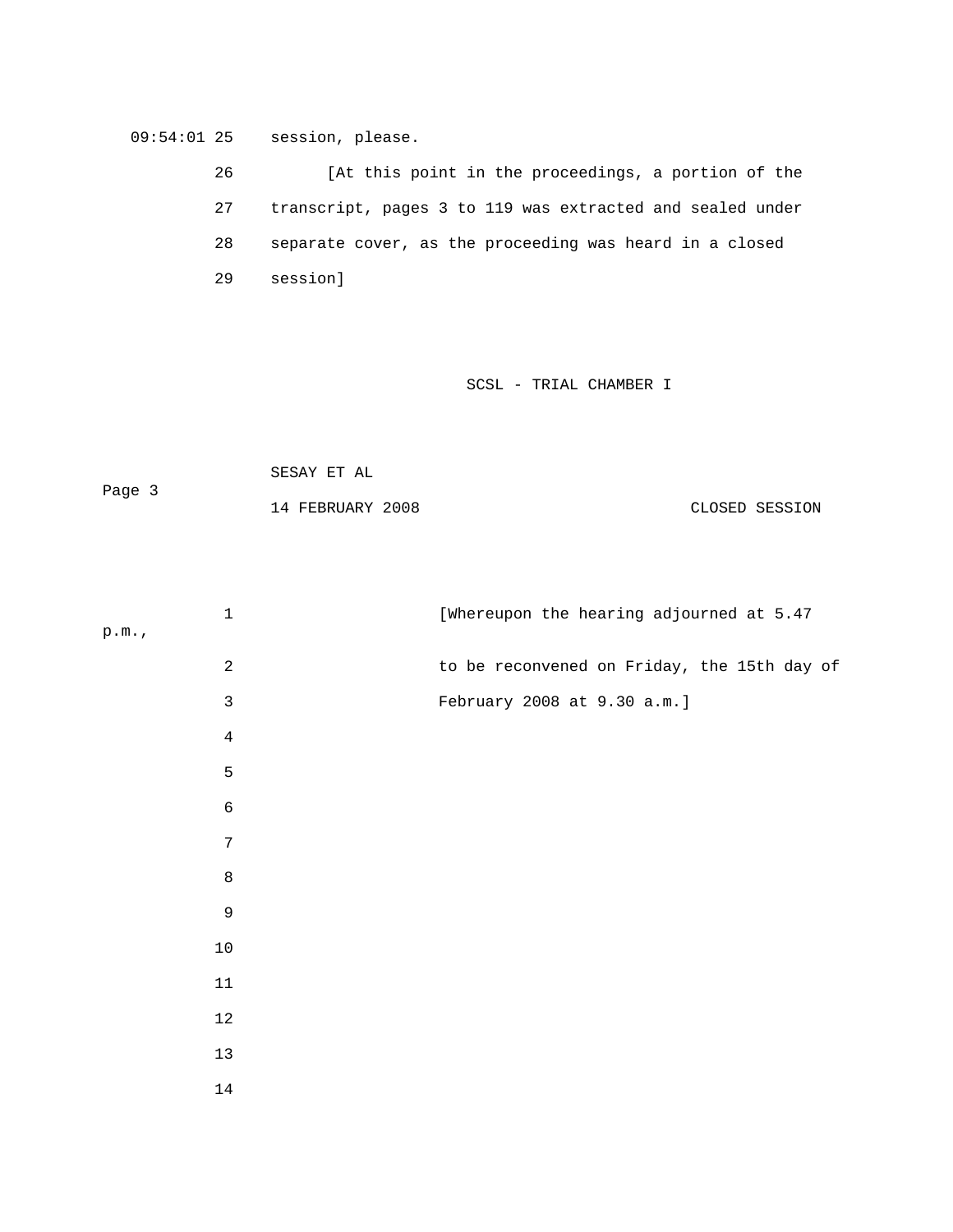SCSL - TRIAL CHAMBER I

 WITNESSES FOR THE DEFENCE: WITNESS: DIS-085 2 EXAMINED BY MR JORDASH 9 CROSS-EXAMINED BY MR OGETO